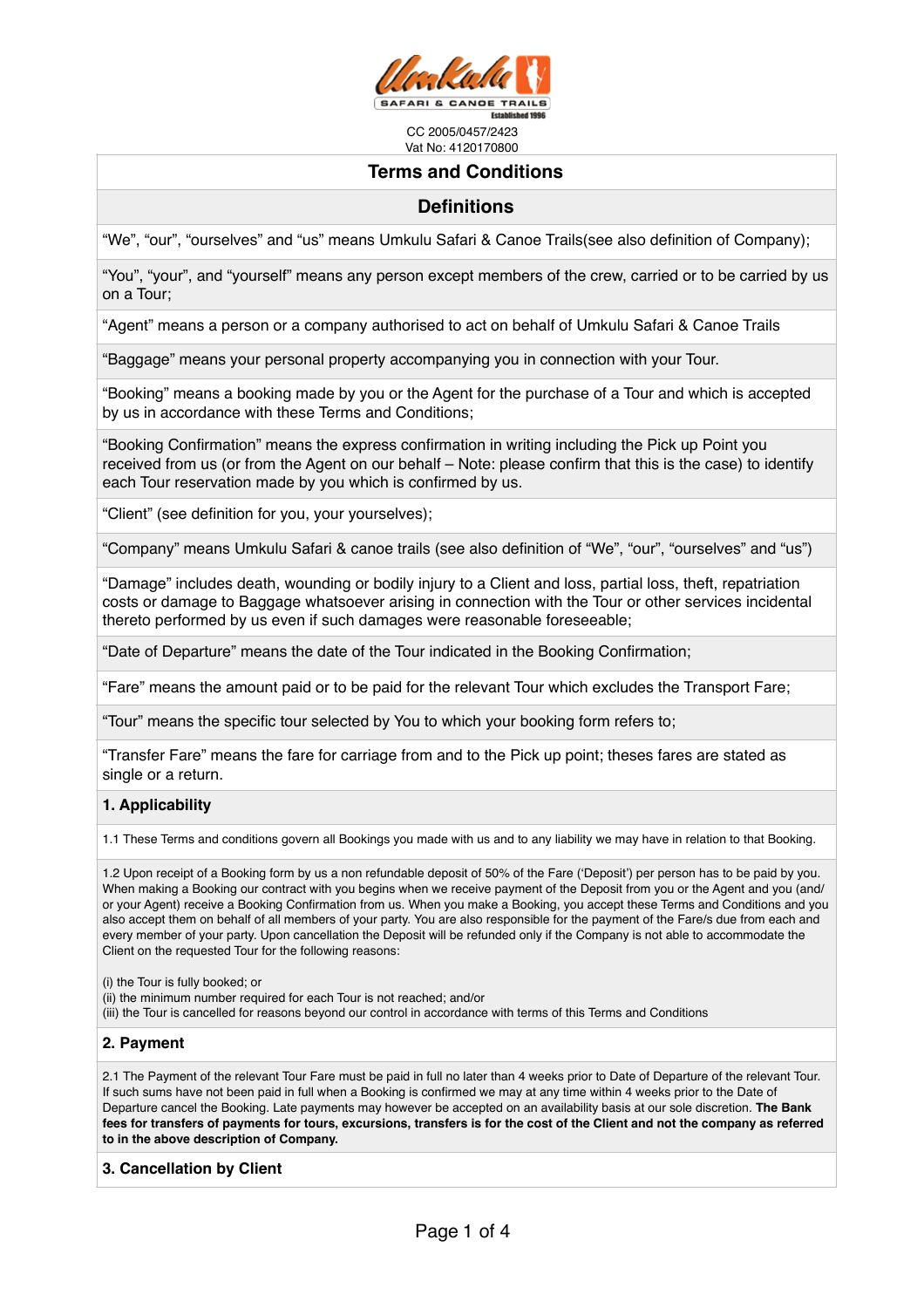

3.1 Cancellation of a Booking by a Client must be made in writing, by the person signing the booking form, and is not effective until the Company receives such cancellation. If the cancellation is received 31 Days or more prior to the Date of Departure the deposit shall be forfeited. In the Event of cancellation 30 Days prior to departure the following charge will apply: (i) 30 to15 days - 50 % of the total Fare; (ii) 14 to 7 days - 75 % of the total Fare; (iii) 7 to 0 days - 100 % of the total Fare. If you or one of the member of your party fails to join a Tour, or join after departure, or leave it prior to is completion, no Tour Fare shall be refunded.

## **4 Changes**

4.1 Save as stated in clause 22.1 hereunder You are not entitled to change the Tour Booking once confirmed. In order to change a Booking the original Booking must b

## **5. Cancellation by the company**

5.1 All Tours shall be operated subject to a minimum number of participants. Should this minimum number not be reached the Company reserves the right to cancel the Tour. In instance where the Company has to cancel the Tour for the reason stated above in this clause 4 the Company will return to the client all monies paid, which shall constitute the full extent of the Companies liability to the Client , or the Company at its sole discretion may elect to offer the client an alternative holiday of comparable standard .

## **6. Alterations to Itineraries**

6.1 Although every reasonable effort is made to adhere to itineraries described in the brochure and on the website (of Umkulu and the Agent), We reserve the right to occasionally cancel or change routes and accommodation at any time where we reasonably consider this to be justified by reasons beyond our control or for Client's safety ("Force Majeure"). When a cancellation or a major change becomes necessary before the departure, We will use our reasonable efforts to inform you of any such cancellation or alteration.

# **7 Force Majeure**

7.1 The Company will not be held responsible for any compensation to the Client if the Company have to change the Tour (or any part of it) and/or cancel the Tour due to Force Majeure, namely war, riot, civil strife, industrial dispute, terrorist activity, natural or nuclear disaster, fire, adverse weather conditions or other external circumstance beyond the Company's control.

# **8 General**

8.1 You are solely responsible for complying with all laws, regulations, orders, demands and requirements of countries to be taken from, into or over and instructions by us relating thereto. We shall not be liable in any way whatsoever to you in connection with obtaining necessary documents or complying with such laws, regulations, orders, demands, requirements, instructions, whether given orally, in writing or otherwise or for the consequences to you resulting from your failure to obtain such documents or to comply with such laws, regulations, orders, demands, requirements or instructions.

# **9 Travel Documents**

9.1 You are solely responsible for obtaining and must possess and have available on presentation as required all entry and exit, health and required documents as required by laws (including but not limited to a valid certificate of vaccination/s), regulations, order, demands or requirements of the countries to be taken from, into or over. We reserve the right to refuse carriage to any Client who has not complied with, or whose documents do not appear to comply with, such applicable laws, regulations, order, demands or requirements. Unabridged Birth certificates is the responsibility of every participant. The company will not be liable for any participant's refusal of entry due to the lack of correct travel documents required to enter a foreign Country. It is each individuals own responsibility to ensure they have the correct travel documents in place when participating in any of the company 's as referred to above tours and or adventures and or excursions.

# **10 Refusal of Entry**

10.1 You agree to pay the applicable charge and/or penalties or fines whenever we, on order of any Government or immigration authority, are required to return you to the point of origin or elsewhere, owing to your inadmissibility into a country, whether on transit or destination. In such circumstances we will not refund any Fare to you for Tours with us that you are unable to participate for these reasons.

## **11 Clients responsible for Fines, Detention Costs, etc.**

11.1 If we are required to pay or deposit any fine or penalty or to incur any expenditure by reason of your failure to comply with laws, regulations, orders, demands or other travel requirements of the countries to be taken from, into or over or to produce the required documents, you shall on demand reimburse to us any amount so paid or expenditure so incurred or to be paid. We may apply towards such payment or expenditure the value of any Tour unused by you, or any unused funds in our possession.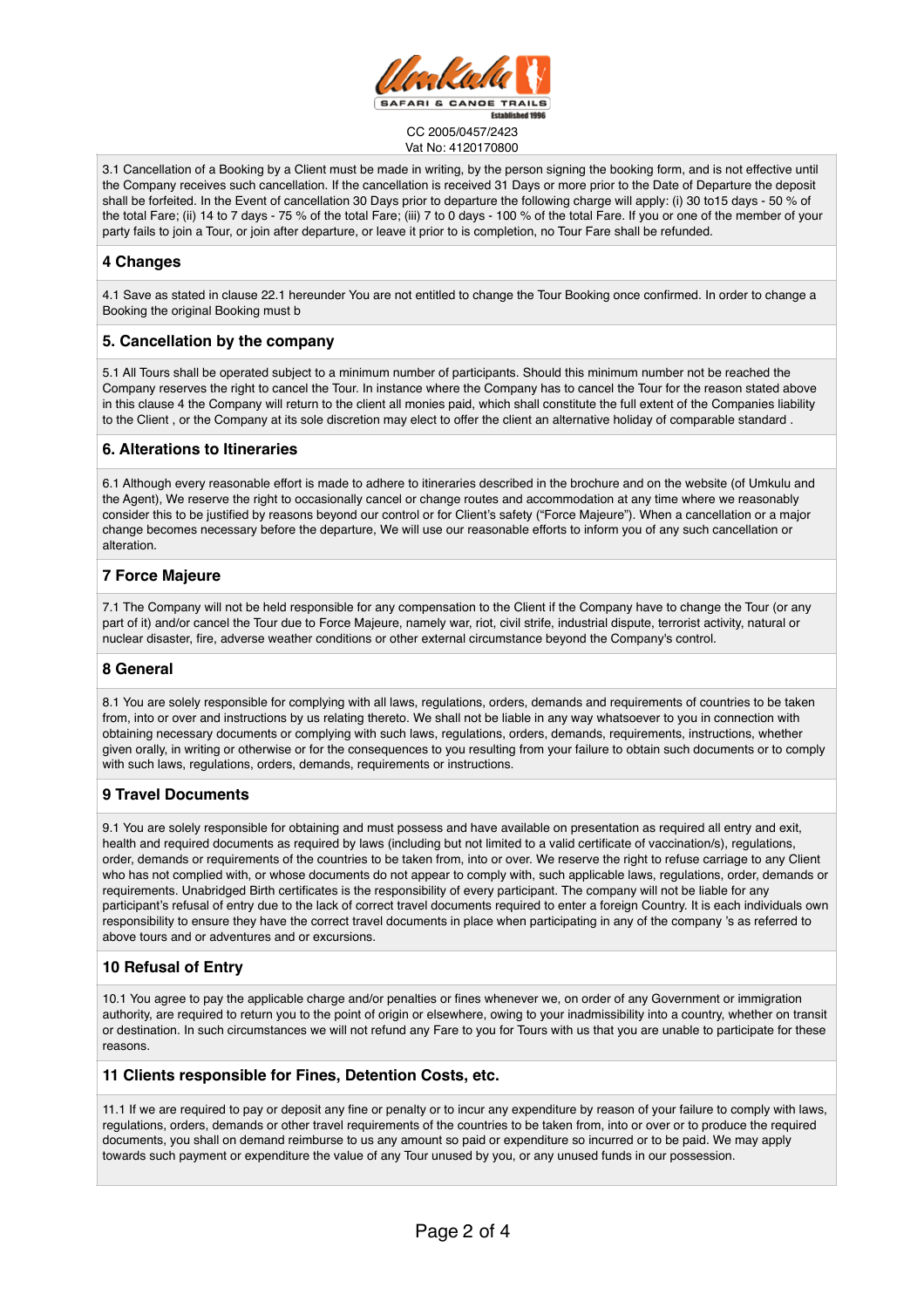

# **12 Security inspection .**

**12.1 You shall submit to any security checks or requirement by Government or immigration officials or by us.**

## **13 Refusal**

13.1 We may refuse to carry you if, in the exercise of our reasonable discretion, we determine that:

(a) such action is necessary for reasons of security;

(b) such action is necessary in order to comply with any applicable laws, regulations or orders of any state or country to be taken from, into or over;

(c) your conduct, status, age or mental or physical condition is such as to:

(i) require our special assistance;

(ii) cause harm, discomfort or make yourself objectionable to other Clients or crew; or

(iii) involve any hazard or risk to yourself or other person or to property; or

(iv) You have committed misconduct and such conduct may be repeated; or

(v) You have not observed, or may fail to observe our instruction with respect to safety or security; or

(vi) The applicable Fare have not been paid, or credit arrangements agreed between us and you (or the person paying the

Fare) have not been complied with; or

(vii) You do not appear to be properly documented;

(viii) Upon request by us you do not provide a medical certificate to confirm that you are fit to travel.

If as a result of your conduct we decide, in the exercise of our reasonable discretion, to cancel your Booking and/or return you to the original point of departure or somewhere else, then you must pay to us all costs which we incur of any nature whatsoever as a result of arising out of that conduct. In such a case Tour Fare will not be refunded.

# **14 Alterations to these Terms and Conditions**

14.1 No employee or representative of the Company has the right neither to alter, vary, waive the rights of these Terms and Conditions, nor to undertake any liability whatsoever on behalf of the Company, unless such be in writing and signed by the director of the Company.

## **15 Health**

15.1The Client acknowledges being aware of the proposed itinerary and hereby confirms that he or she is medically fit, in good health, and is able to embark upon the tour. Any client with a pre - existing medical condition or illness must declare the true nature of such condition at the time of the booking.

# **16 Baggage**

16.1 All baggage and personal affects are at all times at the Clients own risk and the Company cannot accept liability for any loss or damage to baggage or personal effects.

## **17 Insurance**

**17.1 Travel and cancellation insurance is mandatory for all clients.** Before a client commences a tour, he or she must arrange his her own insurance with a reputable insurer, with protection for the full duration of the tour to cover injury, medical expenses, repatriation expenses, loss luggage, and the expenses associated with the cancellation curtailment of a tour. The Company shall not refund the client in the case of illness, death or loss of body parts. We strongly recommend you to buy a fully covered travel and medical insurance. Please consult your insurance company and or a registered Travel Insurance supplier.

# **18 . Liability**

18.1 We are not liable for damages arising from our compliance with any laws or Government regulations, orders or requirement, or from your failure to comply with the same.